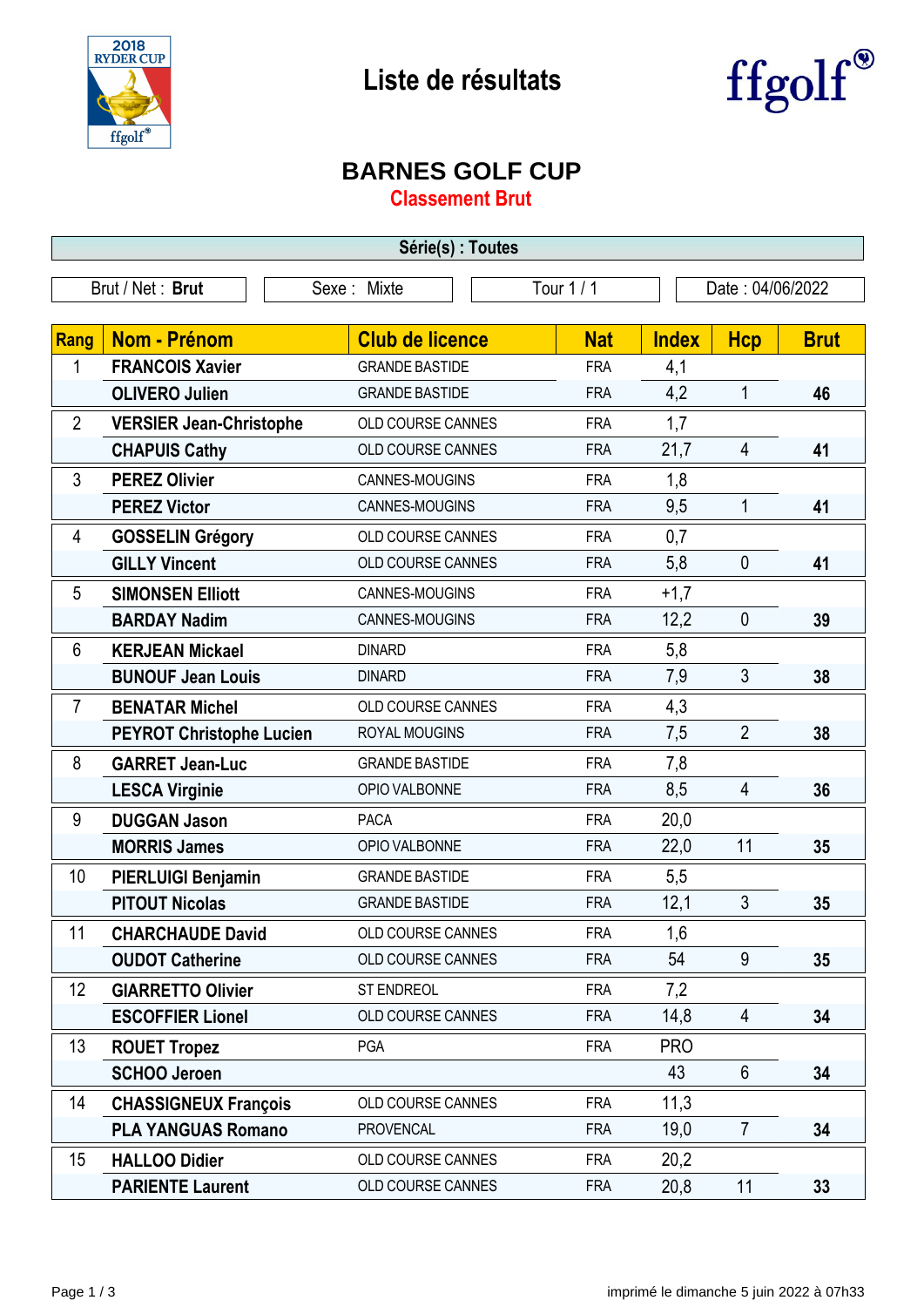| Rang | <b>Nom - Prénom</b>                                  | <b>Club de licence</b> | <b>Nat</b> | <b>Index</b> | <b>Hcp</b>      | <b>Brut</b> |
|------|------------------------------------------------------|------------------------|------------|--------------|-----------------|-------------|
| 16   | <b>DESMAS Philippe</b>                               | OLD COURSE CANNES      | <b>FRA</b> | 9,9          |                 |             |
|      | <b>DESMAS Karine</b>                                 | OLD COURSE CANNES      | <b>FRA</b> | 23,0         | $\overline{7}$  | 33          |
| 17   | <b>FREUND Michel</b>                                 | <b>PROVENCAL</b>       | <b>FRA</b> | 11,8         |                 |             |
|      | <b>CHEVALIER Jean Paul</b>                           | OLD COURSE CANNES      | <b>FRA</b> | 12,0         | 6               | 33          |
| 18   | <b>GAZIKIAN Fabienne</b>                             | OLD COURSE CANNES      | <b>FRA</b> | 16,5         |                 |             |
|      | <b>GAZIKIAN Alexis</b>                               | <b>AMADEUS</b>         | <b>FRA</b> | 20,8         | 10              | 32          |
| 19   | <b>BONNOME Etienne</b>                               | OLD COURSE CANNES      | <b>FRA</b> | 8,4          |                 |             |
|      | <b>SIMON Julian</b>                                  | OLD COURSE CANNES      | <b>FRA</b> | 29,1         | $\overline{7}$  | 32          |
| 20   | DE LA FOUCHARDIERE Matthias ROCHELLE SUD             |                        | <b>FRA</b> | 10,0         |                 |             |
|      | <b>SASSON Michael</b>                                | <b>PREISCH</b>         | <b>FRA</b> | 21,6         | $\overline{7}$  | 31          |
| 21   | <b>DE MATTTEIS Matthew</b>                           |                        |            | 15,9         |                 |             |
|      | <b>ENTWISTE Peter</b>                                |                        |            | 18,0         | 8               | 31          |
| 22   | <b>ROSTAGNI Jean-Luc</b>                             | <b>ST DONAT</b>        | <b>FRA</b> | 17,1         |                 |             |
|      | <b>HUGUES Robert</b>                                 | OPIO VALBONNE          | <b>FRA</b> | 20,1         | 9               | 29          |
| 23   | <b>VOISIN Thierry</b>                                | OLD COURSE CANNES      | <b>FRA</b> | 12,1         |                 |             |
|      | <b>VOISIN FRANCINEAU Catherine</b> OLD COURSE CANNES |                        | <b>FRA</b> | 23,8         | 8               | 29          |
| 24   | <b>BOHR Arthur</b>                                   |                        |            | 6,4          |                 |             |
|      | <b>POMPIDOU Sandrine</b>                             | <b>ETRANGER</b>        | <b>FRA</b> | 54           | 11              | 28          |
| 25   | <b>PAUL Robin</b>                                    | <b>EGERYS</b>          | <b>FRA</b> | 9,9          |                 |             |
|      | <b>BOURDRY Julien</b>                                |                        |            | 54           | 9               | 28          |
| 26   | <b>LOUIS Gérard</b>                                  | RIVIERA BARBOSS        | <b>FRA</b> | 17,0         |                 |             |
|      | <b>WOLF Serge</b>                                    | NOUVELLE-CALÉDONIE     | <b>FRA</b> | 18,7         | 9               | 28          |
| 27   | <b>BARTOLETTI Jules</b>                              | <b>BORDEAUX LAC</b>    | <b>FRA</b> | 8,1          |                 |             |
|      | <b>BARTOLETTI Jacques</b>                            | PROVENCAL              | <b>FRA</b> | 17,5         | 5               | 27          |
| 28   | <b>JUILLARD David</b>                                | <b>PACA</b>            | <b>FRA</b> | 22,7         |                 |             |
|      | <b>TAWFIK Alexis</b>                                 | LEGOLFNATIONAL         | <b>FRA</b> | 32,7         | 14              | 26          |
| 29   | <b>BUCKAND Matthew</b>                               |                        |            | 13,4         |                 |             |
|      | <b>SYDBECK Ulf</b>                                   | OPIO VALBONNE          | <b>FRA</b> | 19,0         | 8               | 26          |
| 30   | <b>SANGLIER Frédérique</b>                           | OLD COURSE CANNES      | <b>FRA</b> | 18,7         |                 |             |
|      | <b>SANGLIER Antoine</b>                              | ROYAL MOUGINS          | <b>FRA</b> | 19,1         | 11              | 26          |
| 31   | <b>LENOIR Frank</b>                                  | <b>BEAUVALLON</b>      | <b>FRA</b> | 14,1         |                 |             |
|      | <b>GOYONS Nelly</b>                                  |                        |            | 54           | 11              | 25          |
| 32   | <b>BRACCIALI Edith</b>                               | OLD COURSE CANNES      | <b>FRA</b> | 13,8         |                 |             |
|      | <b>GROULT Annie</b>                                  | OLD COURSE CANNES      | <b>FRA</b> | 17,1         | 9               | 25          |
| 33   | <b>CHEVALIER Philippe</b>                            | OLD COURSE CANNES      | <b>FRA</b> | 9,6          |                 |             |
|      | <b>DOMENGE Carol</b>                                 | <b>PACA</b>            | <b>FRA</b> | 22,6         | $\overline{7}$  | 25          |
| 34   | <b>ZERMATI Paul</b>                                  | OLD COURSE CANNES      | <b>FRA</b> | 14,1         |                 |             |
|      | <b>ZELMATI Jean Jacques</b>                          | OLD COURSE CANNES      | <b>FRA</b> | 17,7         | 8               | 22          |
| 35   | <b>BASTIE Vincent</b>                                | VANADE                 | <b>FRA</b> | 14,8         |                 |             |
|      | <b>GERMAIN Aurelie</b>                               | VANADE                 | <b>FRA</b> | 28,0         | 10 <sup>1</sup> | 22          |